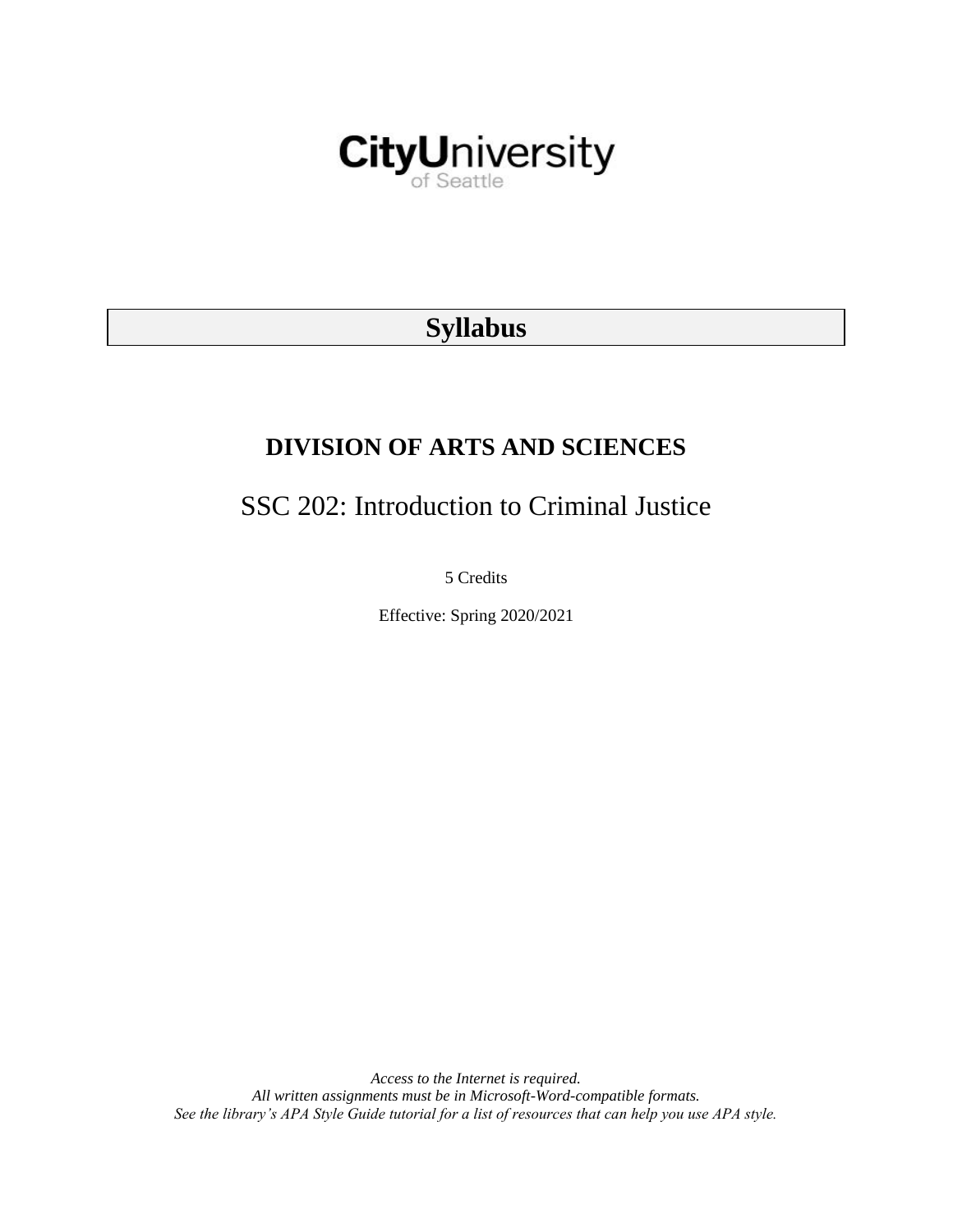## **FACULTY**

Faculty Name: FACULTY NAME

#### Contact Information: CONTACT INFORMATION

#### [INSTRUCTOR MAY INSERT PERSONAL MESSAGE IF DESIRED]

## **COURSE DESCRIPTION**

This course examines criminal justice as a system of interlinked issues and decisions faced by a diverse network of individuals, groups, and agencies. It introduces students to core concepts from rule of law and how police operate to the mechanisms of punishment and social control; moreover, students will become introduced to landmark legal decisions and policies that impact the everyday functions (or dysfunctions) of the levers of justice. A wide variety of social and political issues will be examined in these contexts.

## **REQUIRED TEXTBOOK**

Required and recommended resources to complete coursework and assignments are found on the course [Reading List.](https://cityu.alma.exlibrisgroup.com/leganto/login?auth=SAML) The reading list can be found under *Course Information* in Blackboard as well as from the library homepage ("Find Your Textbook" button).

**Note**: Required resources that must be purchased by the student are tagged "Purchase from a vendor of your choosing." Required resources with a direct link, "Available through CityU Library", are available electronically at no cost to students.

Students in Canada may purchase course resources from the [Canada Bookstore,](https://www.cityubookstore.ca/index.asp) and students outside the U.S. and Canada should contact their advisor or textbook coordinator for additional information.

## **COURSE OUTCOMES**

In this course, learners:

- Recognize the ethical problems that may arise in criminal justice system
- Describe the functions of law enforcement and judicial system
- Explain the role of various institution of social control
- To understand the historical evolution of the role of policing in a modern society
- Explain how the criminal justice system responds to crime
- Discuss the role of punishments and corrections

## **CORE CONCEPTS, KNOWLEDGE, AND SKILLS**

- Administration of justice
- Community corrections
- Courts and Sentencing
- Crime
- Criminal justice as a system of systems
- Institutions of social control
- Law enforcement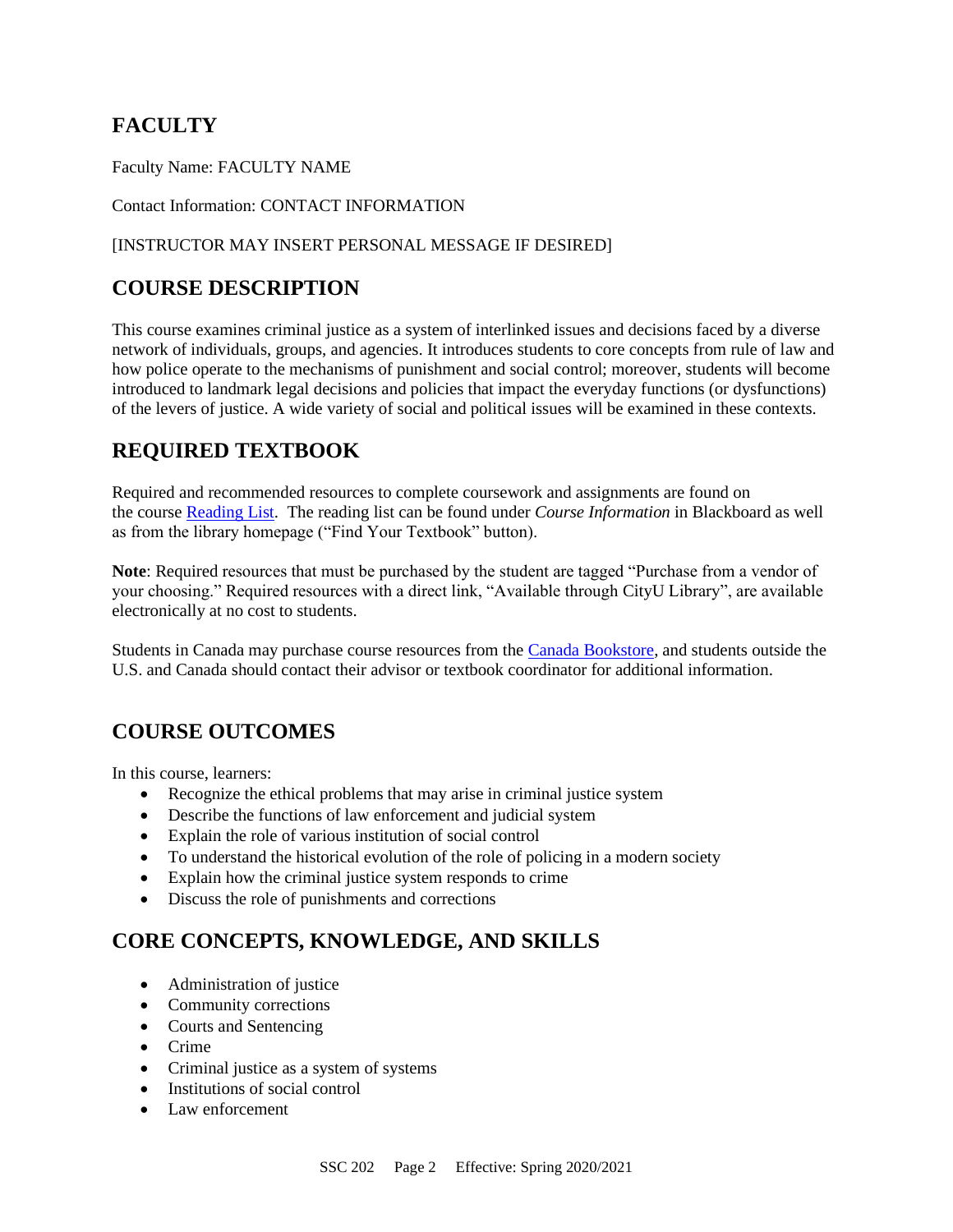- Penalty, punishment and corrections
- Recidivism

## **OVERVIEW OF COURSE GRADING**

The grades earned for the course will be derived using City University of Seattle's decimal grading system, based on the following:

| <b>Overview of Required</b> | <b>Points Towards</b> |
|-----------------------------|-----------------------|
| <b>Assignments</b>          | <b>Final Grade</b>    |
| <b>Course activities</b>    | 400                   |
| <b>Application papers</b>   | 400                   |
| <b>Application 1</b>        | 50                    |
| <b>Application 2</b>        | 50                    |
| <b>Application 3</b>        | 300                   |
| <b>Quizzes</b>              | 200                   |
| <b>TOTAL</b>                | 1,000                 |

## **SPECIFICS OF COURSE ASSIGNMENTS**

## **More details about each assignment and the particulars for each will be provided on Blackboard; however, you really should review the materials in the "Course Information" area about how you are graded. In particular you will want to review the rubrics.**

### Course activities: Discussion Boards

.

**Note:** Depending on the type of course (mixed mode, online, etc) the specifics of how involved and the expectations for students will vary. Please see the section "Setting your expectations" in the course schedule for more information.

Course activities Students will be evaluated on their participation in classroom discussions; their ability to present, explain, or defend alternative viewpoints- verbally or in writing; and the degree to which they have mastered the concepts and principles in the course. Written work will be assessed not only on relevance to the subject presented, but also on adherence to good written form and professional presentation. Course activities in a totally online course will be different from other formats. In an online class participation through discussion board (DB) activities are integral to the success of the course. The DBs activities and their particular instructions will be provided in the course itself; however, they are an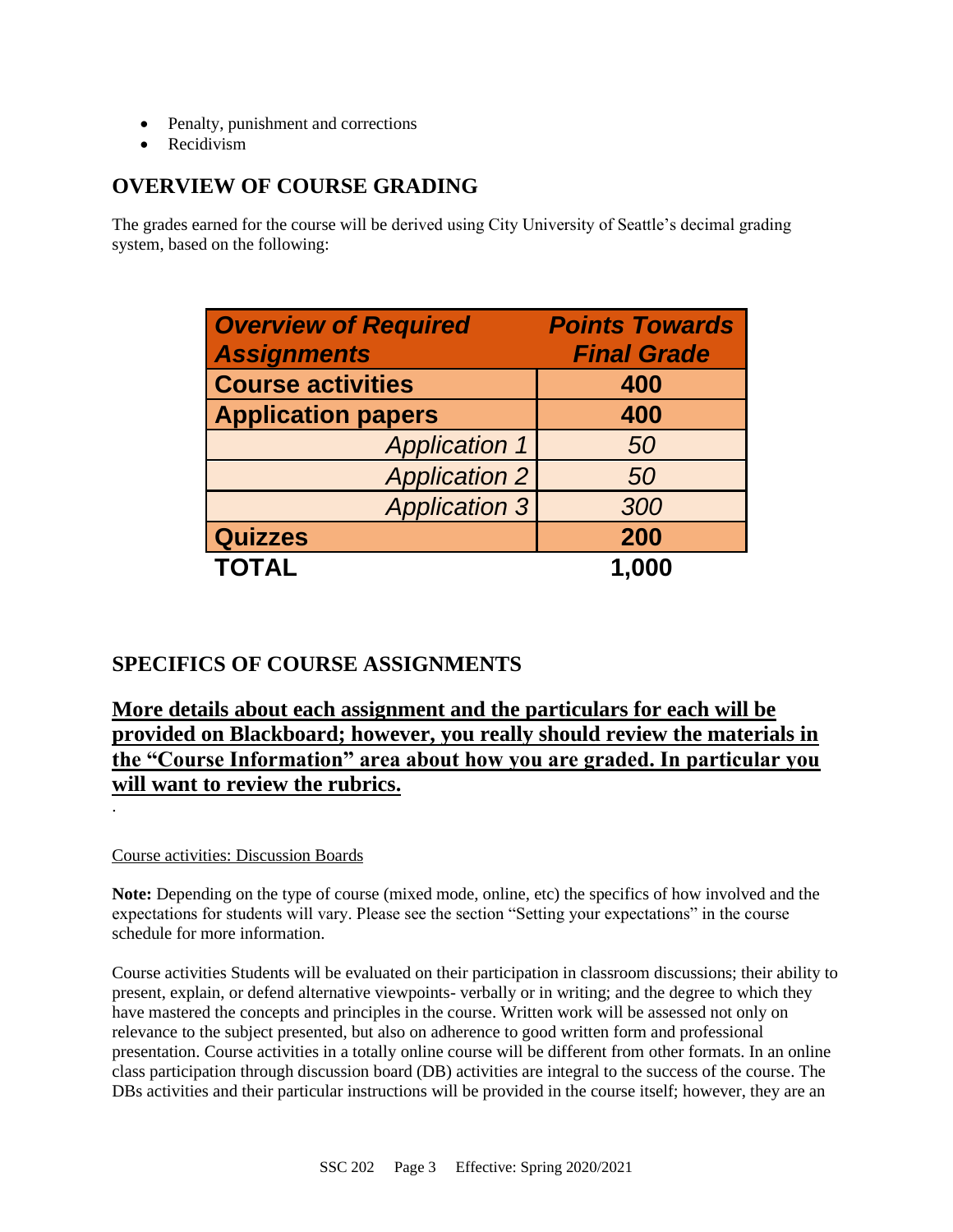excellent place for students to debate and critically analyze ideas. These activities provide a superior forum for students to bring their own backgrounds and insights in to the learning environment. In a traditional or hybrid class setting course activities may include, to a lesser degree than an online course, DBs; however, the professor will determine which specific course activities will be more relevant and the instructions and details will be provided through Blackboard. In this course discussions or activities will include any combination of the course outcomes identified above.

#### **You can find the Discussion Board forums under the Discussion Board tab. My announcement each week (usually on Monday!) will address your weekly discussion assignments, but that is also plainly obvious once you enter the Discussion Board area.**

#### Application papers

Using the concepts covered in this course, students will have four writing assignments. Each writing assignment will have between 1 and 3 essay topics or questions where students will present an argument on one side of an issue and justify their argument with empirical sources. While the topics vary they build directly off of the readings and class discussion board themes. Depending on the specific issue or question that could require student to conduct some additional research. The length of each essay will vary but a typical essay will require students to fit their arguments within 750 words (not including citation, footnotes, or bibliography).

What is essential in these exercises is that students develop their line of reasoning and persuasively argue their point; moreover, that the arguments are in their own words.

Simply stated, students are expected to combine their own thoughtful analysis with ideas and information found or discovered via other sources but their success is based-on their capacity to develop their own line of reasoning. Thus, students should not merely copy information from another author, but use evidence to support the contentions they have drawn from their findings and critically analyze related literature - this paper has to be an analytical paper, not a summary of readings.

Unlike the discussion boards that are somewhat less so these writing assignments are, in fact, formal writing assignments. Papers are expected to meet the APA requirements of format and style. Students must cite the sources of all ideas, facts, and information used that are not their own, even if they have put the information into their own words. Failure to do so is plagiarism, even if the oversight is unintentional.

### **You can find the directions for your Application Papers under the Assignments/Tests tab. There is a separate link under the same tab to submit your completed papers.**

#### **Quizzes**

Each chapter from the assigned textbook has a corresponding multiple-choice quiz. The quizzes are to completed by the end of the quarter- you can complete them by the end of the corresponding week. Also, some of the quizzes and chapters are extra credit see Blackboard for more details. **You can find the quizzes under the Assignments/Tests tab.**

### **COURSE POLICIES**

#### **Late Assignments**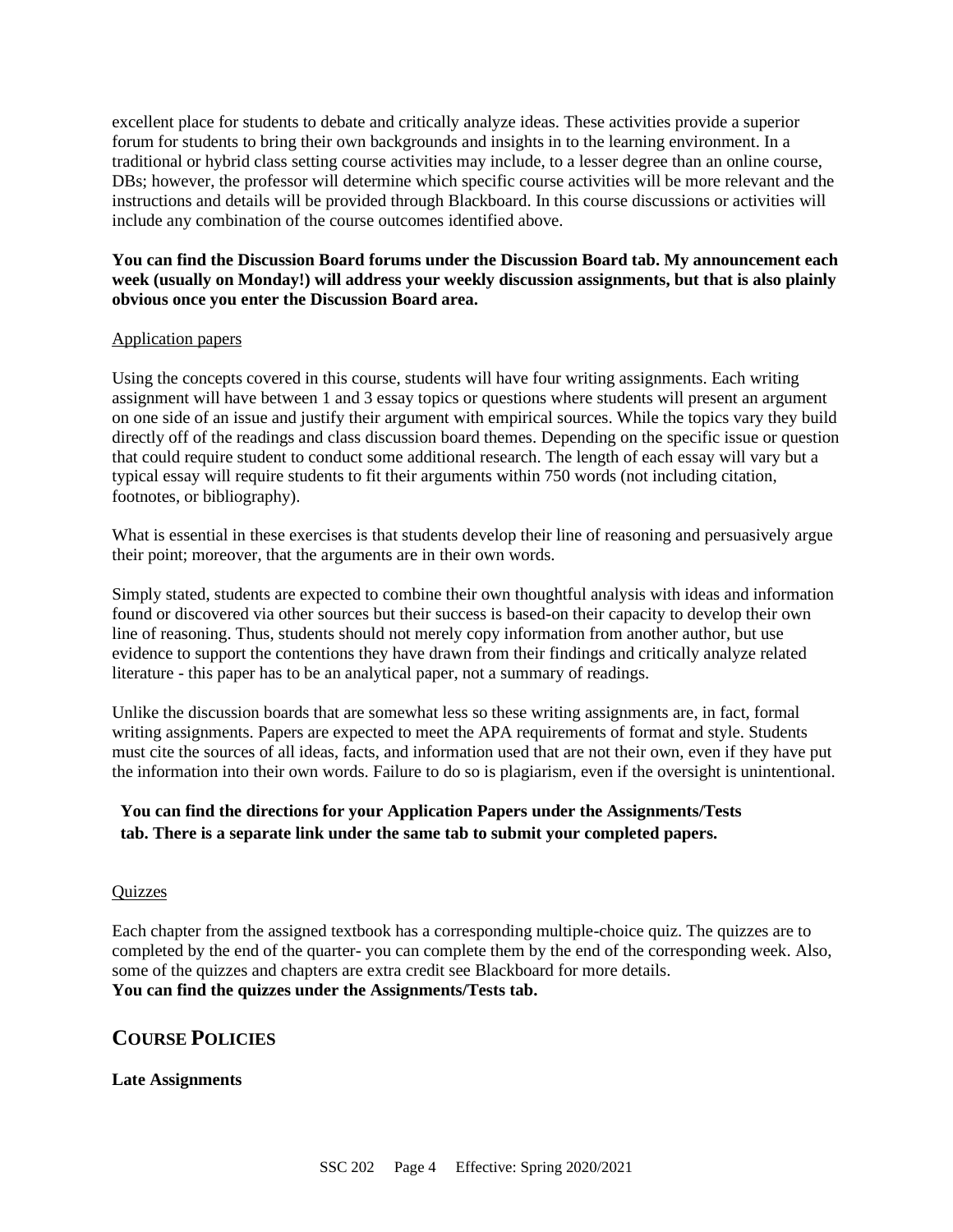A critical aspect of project management is to meet predefined deadlines. Therefore, all assignments are expected to be submitted when due. No late assignments are accepted. Life-situations do occur. When an issue arises coordinate with the instructor prior to the assignment's due date and the due date may be adjusted. It is in the best interest of the student to ensure that all assignments are submitted on time.

#### **Participation**

Class participation will be evaluated during class. Participation includes being prepared for class discussions and contributing meaningful content when appropriate. It also includes individual effort contributed to the team project.

#### **Professional Writing**

Assignments require error-free writing that uses standard English conventions and logical flow of organization to address topics clearly, completely, and concisely. CityU requires the use of APA style.

### **UNIVERSITY POLICIES**

Students are responsible for understanding and adhering to all of City University of Seattle's academic policies. The most current versions of these policies can be found in the [University Catalog](http://www.cityu.edu/catalog/) that is linked from the CityU Web site.

#### **Antidiscrimination**

City University of Seattle and its staff and faculty are committed to supporting our students. We value equity, diversity, and inclusion as a way of life as well as the educational opportunities it provides. City U will not tolerate any form of discrimination based on race, color, ethnicity, sexual orientation, gender identification, socioeconomic status, or religious values. If you have experienced any discrimination based on any of the above, we encourage you to report this to the University. Please report this to your instructor. If you do not feel safe reporting this to your instructor, please report to the Provost or to the Vice President of Student Affairs.

#### **Non-Discrimination & Prohibition of Sexual Harassment**

City University of Seattle adheres to all federal, state, and local civil rights laws prohibiting discrimination in employment and education. The University is committed to ensuring that the education environment is bounded by standards of mutual respect and safety and is free from discriminatory practices.

In the U.S., the University is required by Title IX of the Education Amendments of 1972 to ensure that all of its education programs and activities do not discriminate on the basis of sex/gender. Sex include sex, sex stereotypes, gender identity, gender expression, sexual orientation, and pregnancy or parenting status. Sexual harassment, sexual assault, dating and domestic violence, and stalking are forms of sex discrimination, which are prohibited under Title IX and by City University of Seattle policy. City University of Seattle also prohibits retaliation against any person opposing discrimination or participating in any discrimination investigation or complaint process internal or external to the institution. Questions regarding Title IX, including its application and/or concerns about noncompliance, should be directed to the Title IX Coordinator. For a complete copy of the policy or for more information, visit <https://my.cityu.edu/titleix> or contact the Title IX Coordinator.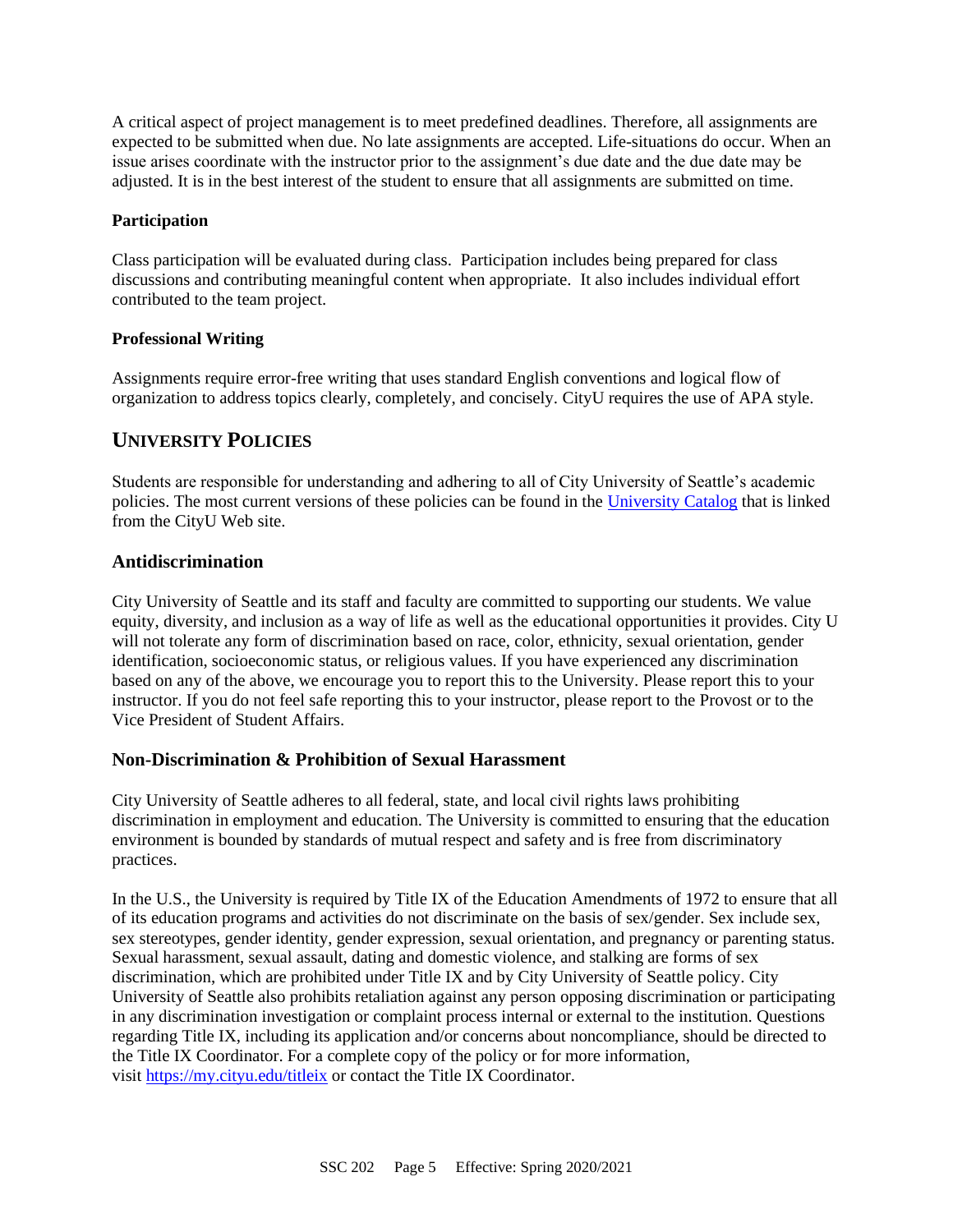In Canada, in compliance with the British Columbia Human Rights Code, the Alberta Human Rights Act, WorksafeBC, and the Workers' Compensation Board of Alberta, the University believes that its environment should at all times be supportive and respectful of the dignity and self-esteem of individuals. Discrimination, harassment and bullying conduct, whether through person to person behaviour or via electronic communications such as email or social media is not acceptable and will not be tolerated. As an educational institution, it is our responsibility to cultivate an environment of excellence, equity, mutual respect and to recognize the value and potential of every individual. The University will take all necessary steps to meet or exceed the requirements of the law to prevent discrimination, harassment and bullying. The Respectful Workplace Policy for the prevention of discrimination, harassment and bullying policy and procedure can be found at <https://www.cityu.edu/discover-cityu/about-cityu/> under the Policies section or at [https://www.cityuniversity.ca/about/.](https://www.cityuniversity.ca/about/)

### **Religious Accommodations**

City University of Seattle has a policy for accommodation of student absences or significant hardship due to reasons of faith or conscience, or for organized religious activities. The University's policy, including more information about how to request an accommodation, is available in the University Catalog and on the my.cityu.edu student portal. Accommodations must be requested by the 20% mark of this course (e.g. day 14 of a ten-week course, day 7 of a 5-week course) using the Religious Accommodations Request Form found on the student dashboard in the my.cityu.edu student portal.

### **Academic Integrity**

Academic integrity in students requires the pursuit of scholarly activity that is free from fraud, deception and unauthorized collaboration with other individuals. Students are responsible for understanding CityU's policy on academic integrity and adhering to its standards in meeting all course requirements. A complete copy of this policy can be found in the [University Catalog](http://www.cityu.edu/catalog/) under *Student Rights and Responsibilities* on the page titled *Academic Integrity Policy.*

### **Attendance**

Students taking courses in any format at the University are expected to be diligent in their studies and to attend class regularly.

Regular class attendance is important in achieving learning outcomes in the course and may be a valid consideration in determining the final grade. For classes where a physical presence is required, a student has attended if they are present at any time during the class session. For online classes, a student has attended if they have posted or submitted an assignment. A complete copy of this policy can be in the [University Catalog](http://www.cityu.edu/catalog/) under *Student Rights and Responsibilities* on the page titled *Attendance.* **Final Assignment Due Date**

Final assignments for each class at CityU must be due on or before the final date of the course as indicated in the university's course information system. Due dates that extend beyond the final date of the course may negatively impact tuition funding for students.

### **SUPPORT SERVICES**

### **Disability Services Accommodations Statement**

Students with a documented disability who wish to request academic accommodations are encouraged to contact Disability Support Services to discuss accommodation requests and eligibility requirements.